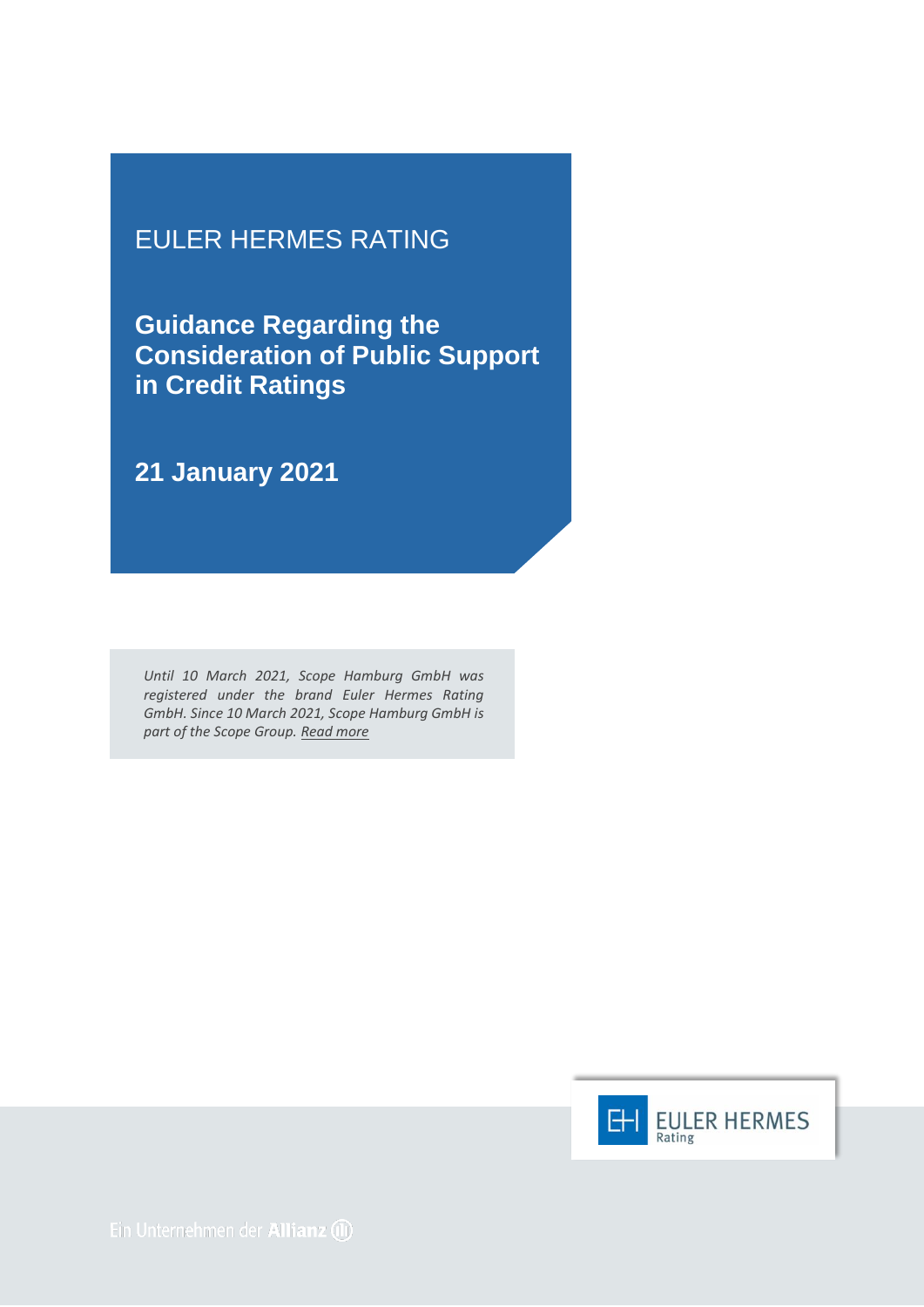

## **Introduction**

Euler Hermes Rating (EHRG) assesses credit risks on the basis of its "Basic Principles for Assigning Credit Ratings and Other Services" complemented by a variety of specific rating methodologies. These methodologies aim in particular to make the rating process transparent so that clients, investors and interested third parties can understand the relevant rating criteria and their aggregation in the final rating notation.

As explained in the rating methodologies, issuer and project ratings may be influenced by a **public background** of the issuer or the project. Methodologically, EHRG considers public background via an adjustment ("Modification 2") of the stand-alone rating, where **external influences** are incorporated into the final issuer or project rating. In addition to the public background, the modification also allows for potential external influences from associated group entities of the issuer or the project. However, this aspect will not be discussed further in the following, as this guideline solely aims to present and explain EHRG's basic approach to handling a public background in the context of "Modification 2". We use this methodological basis as an orientation and guideline for the rating process. It helps us to assess whether and, if so, by how many notches issuer and project ratings can be upgraded compared to their stand-alone rating or, in exceptional cases, have to be downgraded ("**notching**"). However, the actual notching remains at the discretion of the rating committee in each individual case.

## Rating Criteria

The starting point for the assessment of a public background is the question as to whether a possible influence by the public sector can be derived from an existing legal integration ("public ownership") or the public importance of the company or the project (= issuer). More specifically, the **likelihood** and **capability** of temporary interventions by the public sector to avert potential payment incidents or impending insolvency of the issuer or project is assessed on a case by case basis using various criteria.

## **Likelihood**

A central question in the context of our assessment is the **likelihood** of external support by a public body to avert potential payment incidents or impending insolvency of the issuer or project. The likelihood of public support is assessed on the basis of the **integration** between the associated public owner/agency and the company or project, and on the basis of the degree of **importance** of the company or project for the public owner/agency. In these two areas of analysis, various criteria are examined that can typically be an indication of the likelihood of external support. This is a purely qualitative assessment of the various criteria.

The following criteria are usually used to assess the degree of **integration** and **importance**:

#### **Public Integration:**

- **Public ownership structure**
- Degree of legal integration and interdependencies
- **Liquidity support and capital measures**

Assessment criteria for the public ownership structure are, for example, the legal status, the shareholder structure and position, voting and control rights as well as privatisation risks. For the evaluation of the degree of integration and interdependencies, the autonomy of corporate policies, dependencies in fundamental business decisions as well as integration and consolidation risks are evaluated. Assessment criteria for liquidity support and capital measures are usually public guarantees, preferred access to public financial funds to improve the capital and liquidity position as well as any other public assistance to mitigate financial risks.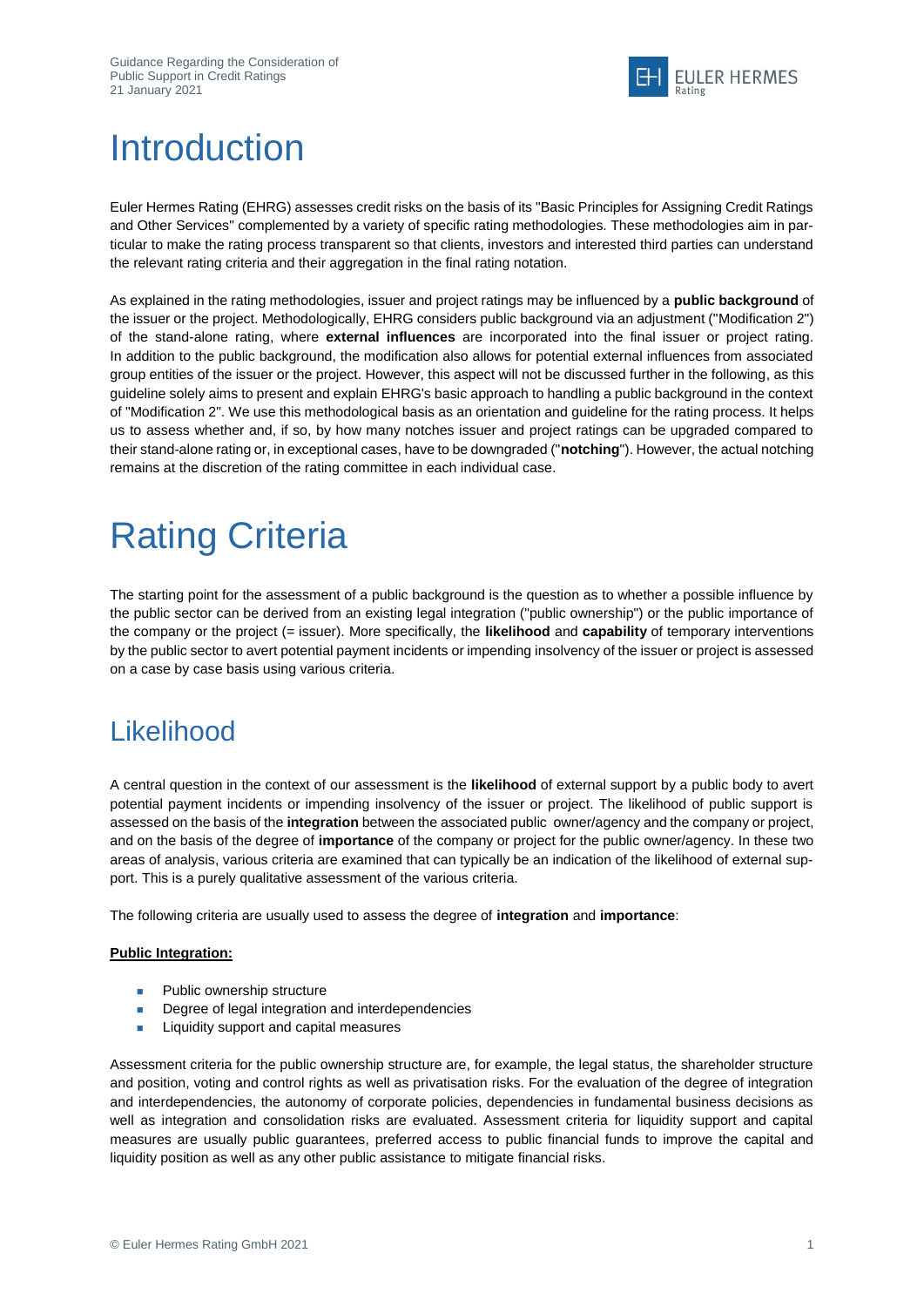

#### **Public Importance**:

- Importance of the public mandate
- Economic importance and dependence

Assessment criteria for the importance of the public mandate are, for example, a political or legislative mandate, highly regulated markets and competition rules as well as high reputational risks or the provision of critical public services. The economic importance and possible dependencies are assessed on the basis of the scope of the economic, political and social impact, the role as an employer, possible transfer payments to public bodies and the degree of systemic importance as a whole.

The various assessment criteria are analysed and evaluated independently of each other. Based on the outcome, the **likelihood of public support** is derived from the aggregation of the individual scores of each criterion, which are usually equally weighted. Depending on the result, one of the following five probability levels is finally assigned to the likelihood of public support:



## **Capability**

In general, the associated public owners, such as governments, federal states/regions or municipalities, have a higher credit quality themselves and thus, in principle, also the **capability** to enhance the creditworthiness of the associated companies or projects through **external influence**. External influence in this context usually means an extraordinary measure to secure liquidity or capital (e.g. equity-replacing loans or guarantees) by the public agency. The more likely we assess such an external intervention in the event of a crisis to avert (imminent) insolvency or over-indebtedness, the more we align the stand-alone rating of a company or project with the credit rating of the associated public owner/agency. Besides, a higher degree of legal integration (e.g. statutory bodies, corporations or institutions under public law) typically leads to a rather close alignment with the rating of the public owner/agency. In a few cases, this can even lead to a complete alignment of the stand-alone rating with the rating of the public owner. This also means, however, that the rating of the associated public owner/agency usually represents the upper limit ("ceiling") for the upgrading potential. Sovereign and municipal ratings are regularly published and communicated publicly. When determining the upper rating limit, Euler Hermes Rating also relies on supplementary analyses of macroeconomic, fiscal and monetary key figures or guidelines for limiting government or municipal debt.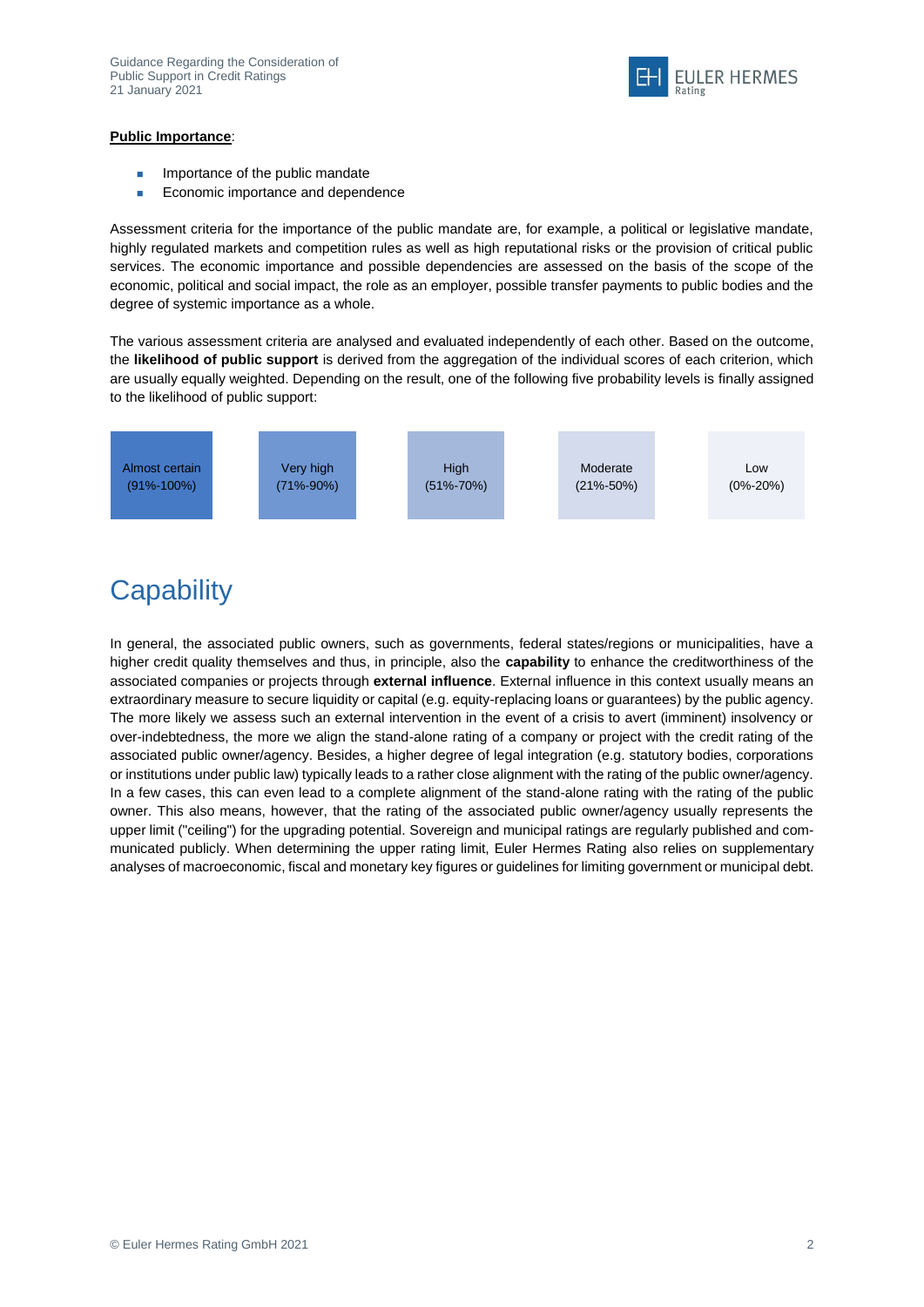

# **Notching**

The objective of "notching" is to condense the results from the two analysis areas "**public integration**" and "**public importance**" into a range for a possible upgrading of the company's or project's stand-alone rating (Modification 2). As a result, an upgrading range can be derived which, together with benchmark comparisons of similarly structured companies or projects, serves the rating committee as an indicative assessment and basis for discussion.

As a starting point, the spread between the stand-alone rating of the company or project and the (usually higher) sovereign/municipal rating of the associated public owner must first be determined in numeric steps ("notches"). In the case of more than one public owner, the rating of the most relevant owner is the upper limit. In the case of multiple owners without absolute or qualified majorities, a weighted average of all associated owners can also be the upper limit.

Based on the determined **spread** between the stand-alone rating of the company or project and the sovereign/ municipal rating of the associated public owner, the potential upgrading is calculated with the help of the predefined percentage ranges for the five **probability levels** of public support (see above). The results are finally rounded **down** to the nearest integer (notches).

**Example:** *A company or project is rated BB+ (stand-alone). The creditworthiness of an associated public owner was rated AA-, which results in a maximum upgrade potential of 7 notches (capability). The likelihood of public support to avert potential payment incidents, over-indebtedness or impending insolvency proceedings of the issuer or project was assessed as "High (51%-70%)" with the help of the rating criteria.*

- *51% of 7 notches equals 3 full notches (3.57)*
- *70% of 7 notches equals 4 full notches (4.90)*

*The notching range thus corresponds with 3 to 4 notches, so that the company or project rating (starting from "BB+") could be upgraded to the range of "BBB+" to "A-".*

In general, the notching range increases the larger the spread between the stand-alone rating and the rating of the public owner is. In the case of very large notching ranges, benchmark comparisons with similar cases and the exact score from the analysis are also examined in order to identify trends within the assigned public support category.

Exceptional cases in which, for example, a weak credit rating of the associated public owner can have a negative impact on the stand-alone rating of the company or project (default correlation), or in the case of private ownership where public support is nevertheless likely due to an inherent systemic importance ("too big to fail"), are assessed on a case-by-case basis by the rating committee.